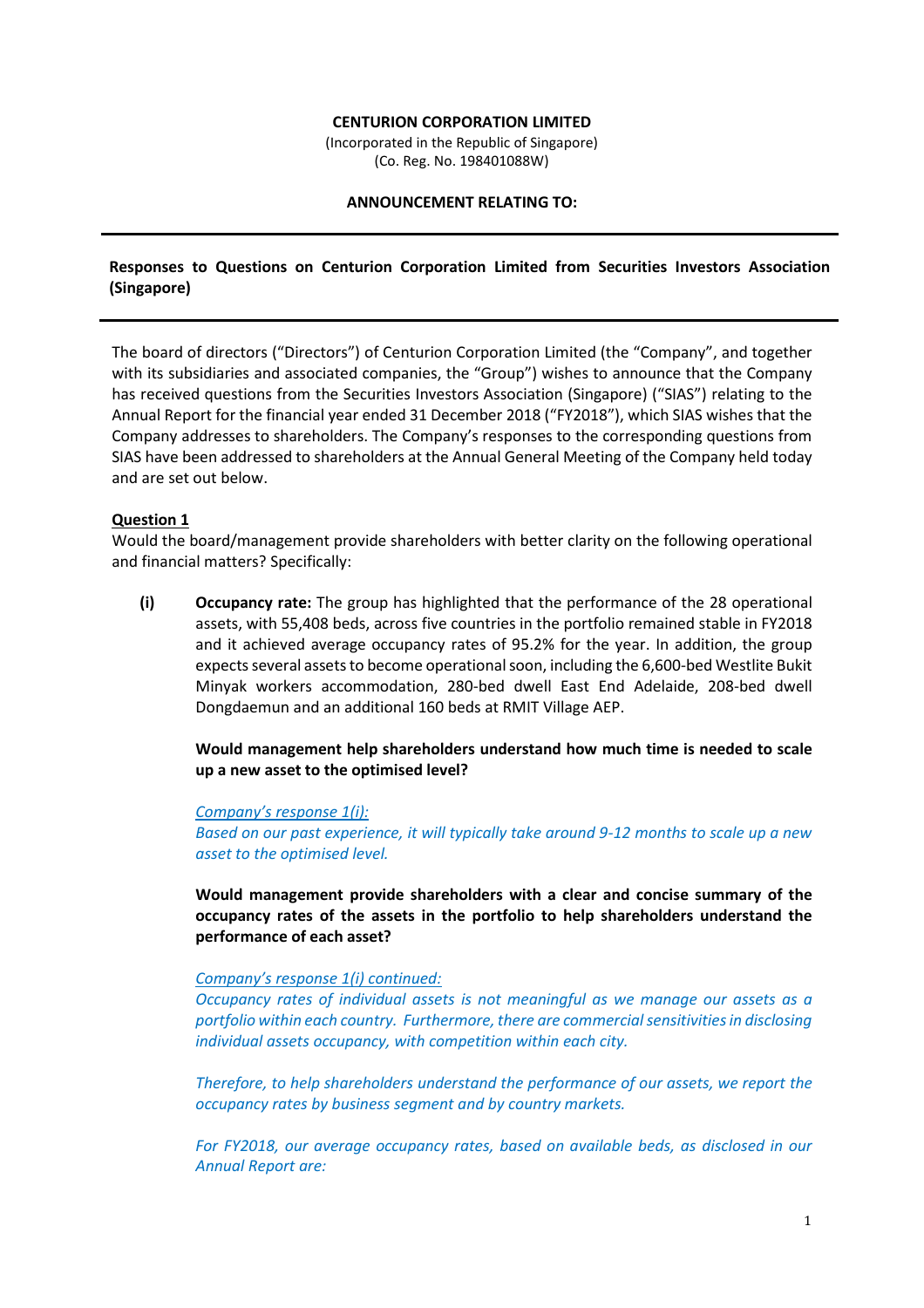| <b>Asset Type</b> | Singapore | <b>Malaysia</b> | UK  | Australia | Average <sup>*</sup> |
|-------------------|-----------|-----------------|-----|-----------|----------------------|
| <b>Workers</b>    | 96%       | 94%             | ΝA  | <b>NA</b> | 95.3%                |
| <b>Students</b>   | 89%       | ΝA              | 93% | 97%#      | 93.6%                |
| Total             |           |                 |     |           | 95.2%                |

*\* weighted average based on available beds.* 

*# excluding beds closed for Asset Enhancement Programme in RMIT Village* 

*Occupancy rates of assets held under private investment fund ie in the US, in which we have a minority equity stake, are not disclosed. However, they are at healthy occupancy levels.* 

**(ii) Fund management:** In line with the group's asset light strategy, the group started its first private fund, Centurion US Student Housing Fund, which has been fully drawn down to acquire a portfolio of six purpose-built student accommodation assets in the United States. The group has a 28.7% stake in the fund was closed in November 2017 after reaching US\$89.5 million. The second private fund, Centurion Student Accommodation Fund, was started to invest in PBSA assets globally (excluding the US) and has achieved a first closing of S\$70 million. It is observed that the group committed nearly 30% in the first fund, while taking a 14% (or a \$10 million stake) in the second fund. At moment, the second fund only has one external investor who invested \$60 million although management has targeted at least \$100 million for the second fund. **How does management carry out its marketing and fundraising for its fund? What is the profile of the targeted Limited Partner?**

### *Company's response 1(ii):*

*Our targeted Limited Partners for our private funds include institutions, family offices, investment funds and high net worth individuals.* 

*Our investment team reaches out to potential investors whom we know through our own business networks, banks and financial intermediaries, as well as through leads obtain from investor roadshows and seminars and talks that we participate in. Our announcements through the exchanges and media publicity have also succeeded in attracting reverse enquiries from interested parties.* 

**(iii) Leverage:** The group has a net gearing ratio of 53%, up from 51% as at 31 December 2017. Net gearing ratio is calculated as net debt divided by total capital where total capital is calculated as borrowings plus net assets of the group. As at the end of the financial year, the net debt amounted to \$675.5 million while total capital was \$1.26 billion. The group's total equity stood at just \$525.0 million.

**Has the board evaluated the optimal capital structure and set an internal limit to the amount of leverage use?**

### *Company's response 1(iii):*

*The board has evaluated the optimal capital structure and has set an internal limit for leverage (including corporate debt) of not more than a net gearing ratio of 60% or net debt to equity ratio of 1.5 times.*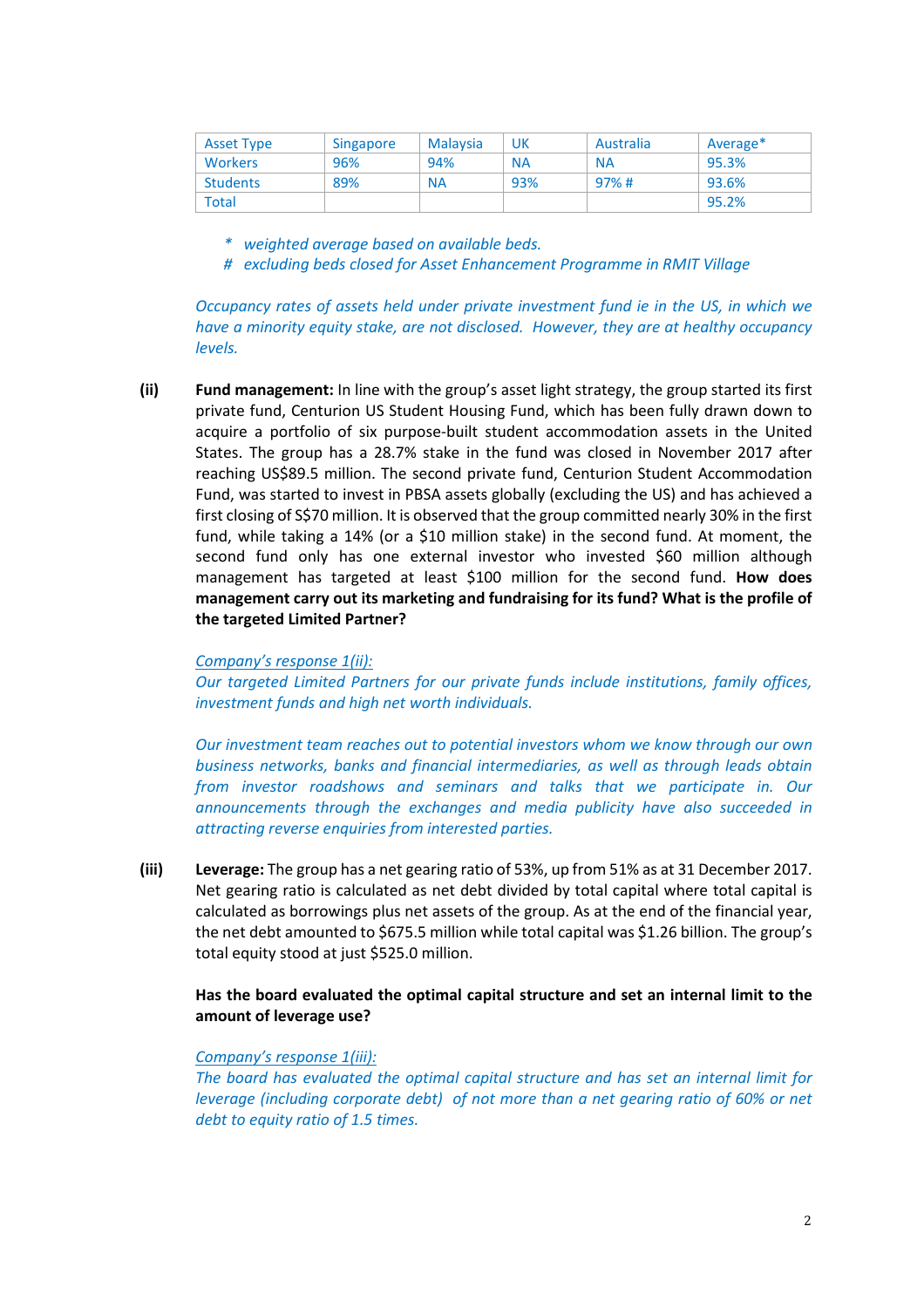*The limit set has taken into consideration the stable cashflow of the Group and the structure of the bank debts that the Group obtains to finance its assets. The Group has adopted a prudent approach having long term bank debt to finance its long term assets.* 

*At the asset level, loan facilities range between 7 to 15 years in loan tenure, and are structured with amortized principal repayments annually based on cashflows generated. As at 31 December 2018, our remaining bank debt maturity profile averages 8 years.* 

*At the corporate level, the Group had outstanding MTNs of S\$85 million as at 31 Dec 2018. These have since been fully redeemed in April 2019, partially through issuing S\$60 million new notes via an Exchange Offer Exercise to existing note holders and reverse enquiries in Feb 2019. The remaining S\$25 million was funded through bank facilities and internal resources.* 

**(iv) Exit: Given that funds usually have fixed terms of up to 8-10 years (with extensions possible), what would be the group's exit strategy for the assets in the funds and also for the assets held directly by the group? Has the board evaluated its options, including setting up a more efficient structure like a real estate investment trust?** 

## *Company's response 1(iv):*

*The Board has and will continue to explore all possible exit options, taking into consideration market conditions at the point of exit, which will best add value to our shareholders and investors. This may include trade sales, or portfolio sales, IPO listings or setting up a REIT.* 

### **Question 2**

The company was listed on the SGX in 1995 and it obtained a dual listing status on the Main Board of The Hong Kong Stock Exchange Limited (SEHK) on 12 December 2017 with the issuance of 36 million new shares, representing approximately 4.5% of the enlarged share capital.

**(i) Can the company disclose the total amount of fees and charges incurred for the dual primary listing on SEHK?** 

### *Company's response 2(i):*

*The total amount of fees incurred for the dual primary listing on SEHK in FY2017 was S\$7.9 million.* 

*This consists of S\$1,031,000 in share issue expenses charged against the share capital and S\$6,869,000 recorded as listing expenses in the profit and loss account. These figures were disclosed in FY2017 annual report as well as in our FY2018 annual report as 2017 comparative figures on pages 115 and page 142 respectively.* 

**(ii)** In the circular dated 14 August 2017, the company has stated that the dual primary listing will help the company access different group of investors, promote its brand recognition and presence in the international market and gain access to a wider range of private and institutional investors. **Can the board update shareholders if the group has realised any of these potential benefits?** 

### *Company's response 2(ii):*

*The Company is still relatively new to the Hong Kong stock market, having only been listed in December 2017. This is only a little more than one year.*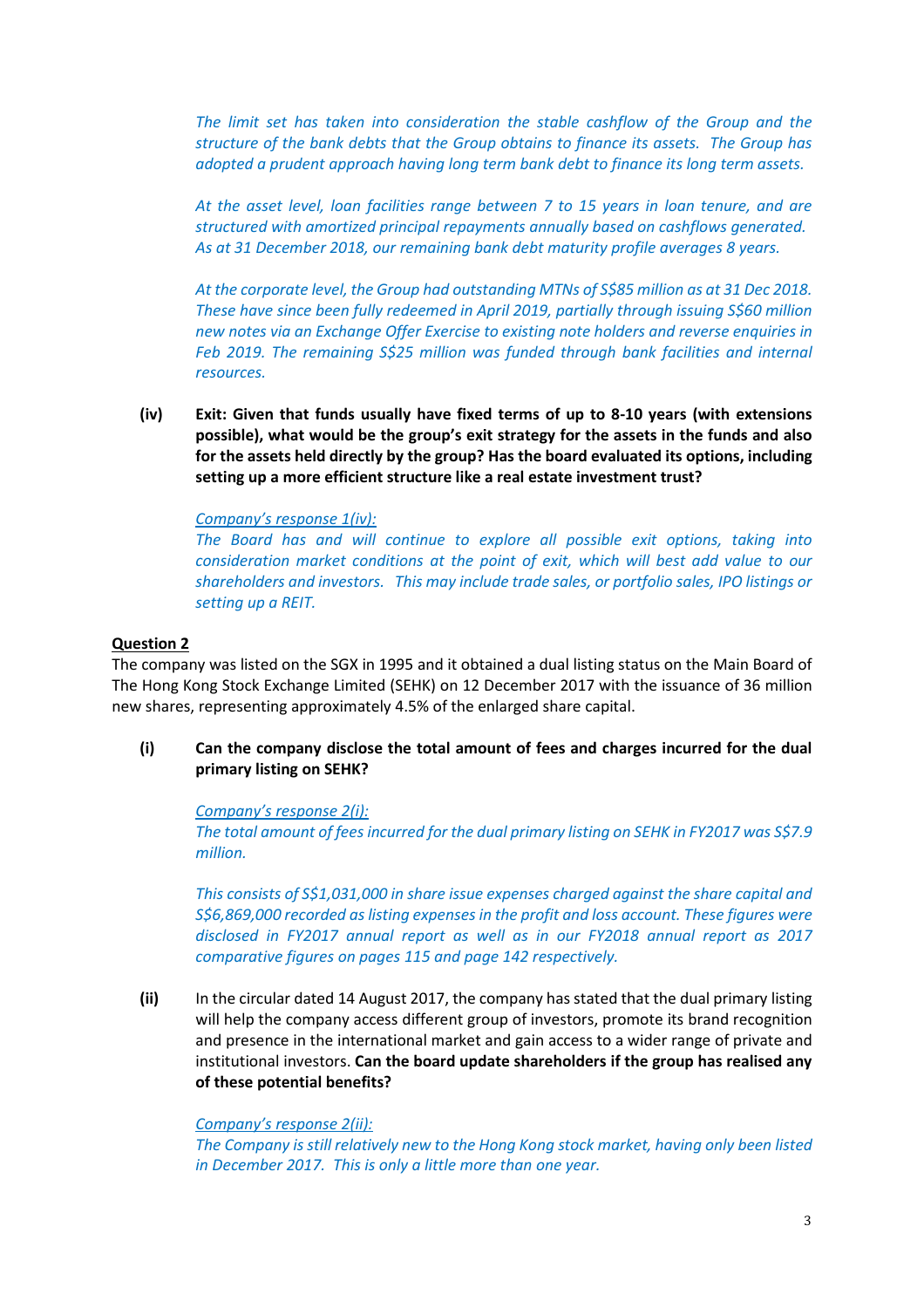With the greater depth of capital market in Hong Kong, we are able to access different *groups of investors which we were not able to engage in the past. We have managed to gain access to institutional investors for both our equities as well as investors that are interested in our private fund investments.* 

*Since the dual primary listing on SEHK, we have continued to gain visibility among international investors as a global brand. This is a continuous process and with the continued profiling of the Group via the media and IR activities in Hong Kong, it will continue to promote brand recognition and our presence in the international market.* 

# **(iii) Does the dual primary listing significantly increase management's time spent on reporting and the compliance costs?**

### *Company's response 2(iii):*

*While there are additional reporting responsibilities and time spent on the dual primary listing, it is not that significant as the compliance requirements for SGX and SEHK are generally quite similar.* 

We have a structure in place that helps us to ensure that any work pertaining to reporting *and compliance is performed efficiently and promptly.* 

*The additional recurring compliance cost per year is approximately S\$400K, which is not a material cost compared to our revenues and profits. We believe that the Group and our shareholders will benefit from the long-term growth opportunities derived from our Hong Kong listing.* 

#### **Question 3**

As noted in the Corporate Governance report, two of the independent directors, namely Mr. Gn Hiang Meng and Mr Chandra Mohan s/o Rethnam, were first appointed to the board on 17 May 2007 and thus have served on the board of the company for nearly 12 years.

The company has recently appointed two other independent directors, namely Mr. Owi Kek Hean and Ms. Tan Poh Hong, on 1 January 2017 and 8 May 2018 respectively.

In August 2018, the Monetary Authority of Singapore issued a revised Code of Corporate Governance ("2018 CG Code"). As a consequence of the revised 2018 CG Code, the Singapore Exchange has made amendments to its Listing Rules which came into effect on 1 January 2019, except for the rules on the 9-year tenure for independent directors and the requirement for independent directors to comprise one-third of the board which come into effect on 1 January 2022. Under the revised Listing Rules, the term of an independent director will be limited to nine years after which the long tenured directors will be subject to a two-tier vote by shareholders.

### **(i) Has the company evaluated the impact of the 2018 CG Code and the amendments to the Listing Rules on the board?**

# *Company's response 3(i): The Board is aware of and has evaluated the 2018 CG Code and the amendments to the SGX-ST's Listing Rules.*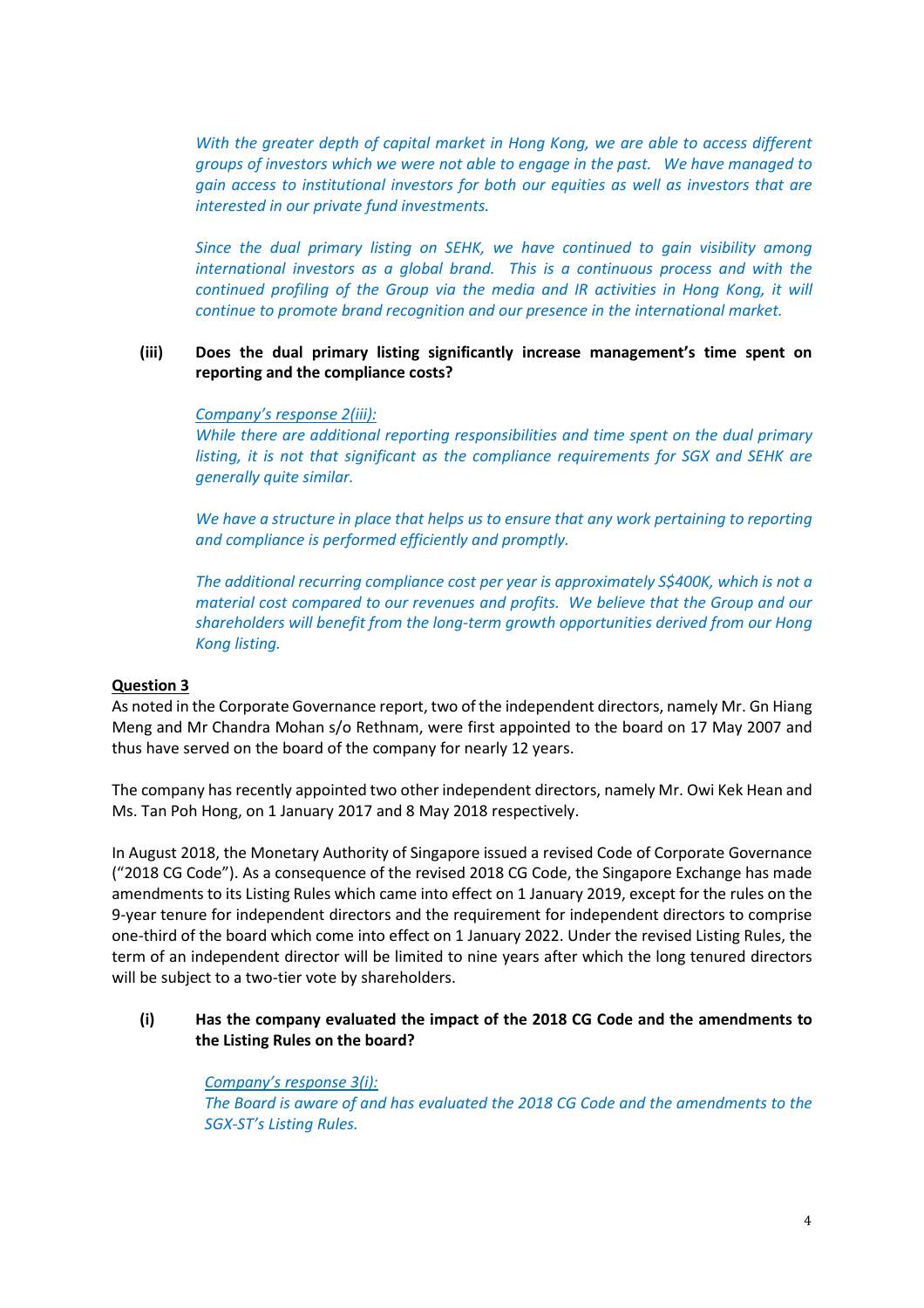*In particular, the Nominating Committee (NC) is well aware of the amendments relating to the term of Independent Directors, which specifically relate to 2 of our Independent Directors, Mr Gn Hiang Meng and Mr Chandra Mohan s/o Rethnam.* 

*We believe that throughout their term as Independent Directors, both Mr Gn and Mr Mohan have contributed and continue to contribute immensely to the strategic direction and governance of the Group. Their character, independence and wealth of knowledge and experience is unquestioned and we continue to value their balanced guidance on our board.* 

*Notwithstanding the foregoing, the Board will regularly review the 2018 CG Code, and listing rules, as well as the structure and composition of the Board and consider the appropriateness of Board renewal as and when deemed necessary.* 

**(ii) Has the nominating committee reviewed the overall desired competency matrix of the board and identified any gaps in skills or competencies that could be addressed in future director appointments, especially as the group has branched out into fund management?** 

### *Company's response 3(ii):*

*The Board, through its NC, reviews, on an on-going basis, the structure, size and composition of the Board.* 

*Currently, the Independent Directors make up half of the Board. The NC is of the view that the current Board comprises individuals, who as a group, provide an appropriate balance and diversity of skills, experience, gender, and expertise required for effective management of the Group.* 

*The Board collectively possesses core competencies in areas such as accounting or finance, legal and regulatory matters, risk management, business or management experience and industry knowledge. For example, both Mr Loh Kim Kang David and Mr Han Seng Juan, Non-Executive Directors of the Company, have more than 20 years of experience in the investment industry, and also extensive direct experience in managing investment funds.* 

The nominating committee (NC) stated that it has in place a Director Nomination Policy for selection, nomination and appointment of new directors and when a vacancy arises, the NC will identify potential candidates for appointments.

**(iii) Can the NC elaborate further on its search and nominating process for directors, especially independent directors? How often are professional search firms used to cast a wider net for the best candidate?** 

*Company's response 3(iii):* 

*The NC has in place a Director Nomination Policy for the selection, nomination, and appointment or re-appointment of Directors. The NC takes the lead in identifying, evaluating and selecting suitable candidates for new directorships before recommendation to the Board for appointment.*